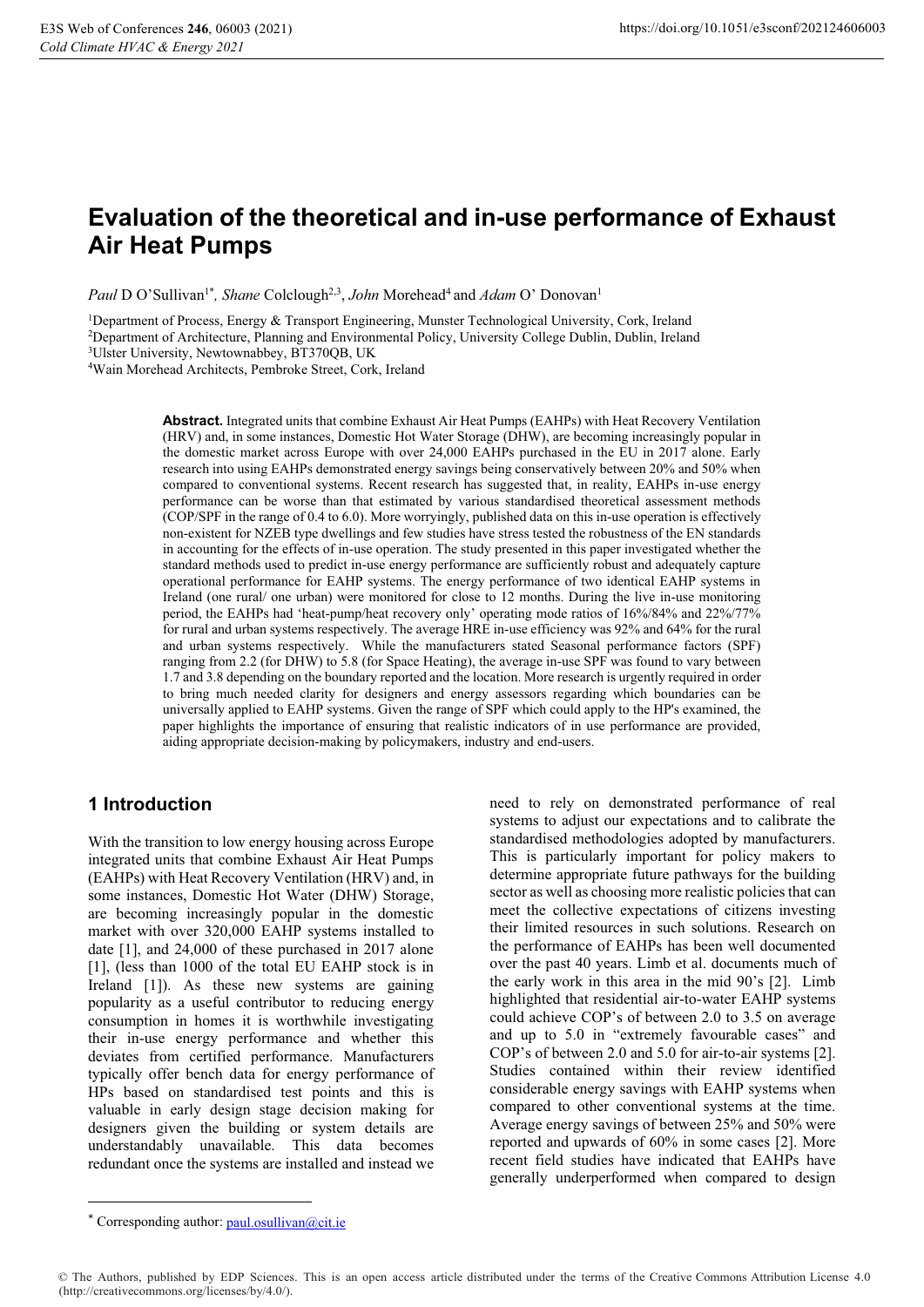expectations [3]–[7]. Charlick and Summerfield et al. [3] reported COP's of between 1.4 and 2.8 for EAHPs in the UK. Mikola and Kõiv et al. [4], [5] reported COP's of between 2.9 and 3.4 depending on the outside conditions in Estonia. Littlewood and Smallwood et al. [6] reported COP's between 0.4 and 1.7 for EAHP's in the UK. Rämä et al. reported COP's of between 2.0 and 4.0 for EAHP's depending on conditions in Finland [7]. However, simulations of EAHPs have indicated that EAHPs can achieve average seasonal values of between 3.6 and 6.0 [8], [9]. Thalfeldt, Kurnitski and Latõšov et al. [8] modelled the performance of EAHP systems in Tallinn, Estonia. This work indicated that EAHP's can achieve seasonal co-efficient of performance (SCOP) values of 3.6. La Francastoro and Serraino et al. [9] validated and simulated an EAHP model for conditions in Italy. This work highlighted that EAHP systems can achieve average seasonal values of between 4.5 and 6.0 [9]. The aim of this paper is to report field study results from an in-use energy performance investigation of two EAHPs located in PassivHaus certified dwellings Ireland, one in a rural setting and one in an urban setting. The paper also discusses different calculation boundaries for determining an EAHP system SPF along with a comparison between different calculated SPFs and those observed in-use. The paper provides an overview of the systems and how their performance was monitored, presents results from the field study and finally discusses how these results might be reconciled with the standardised approaches to calculating SPFs.

## **2 Materials and Methods**

The dwellings utilised in this study were two PassivHaus certified buildings, constructed in 2014 and 2015, both achieving A1 ratings in national Building Energy Rating (BER, EPC equivalent) certificates. Both were detached houses with floor areas of 256m<sup>2</sup> and 288m<sup>2</sup> respectively. Both buildings had the same combined HRV and EAHP system for ventilation, Space Heating (SH) and DHW purposes with an additional separate air to water or ground to water heat pump used as part of an underfloor heating system that are both capable of generating hot water as well but were not covered in this study. While it is expected that the additional heat pumps may interact with the EAHPs, the focus of this work is to characterise the performance of EAHPs and their accompanying HRV systems. The heat output of the unit varies according the flowrate or fan setting. The thermal output of both systems as tested according PassivHaus guidelines varied between  $0.53$ kW to  $1.14$ kW at a flowrate of  $172$ m<sup>3</sup>/h. The thermal output quoted in manufacturers technical datasheets is 2.4kW at 220m3 /h, however, the unit's fans are capable of delivering higher flowrates. Mechanical ventilation was utilised by both dwellings continuously for the entire year, excess heat was removed by natural stack ventilation.

#### **2.1 Performance metrics, boundaries and measurements**

EAHPs with integrated HRV are complex systems that typically fulfil SH, DHW and ventilation requirements in low energy dwellings. Therefore, the metrics used to assess their performance are many. Equation 1 describes the Heat Recovery Efficiency (HRE)  $(\eta_{\text{supply}})$  as defined by I.S. EN 13141-7:2010 [10] for the supply side.

$$
\eta_{supply} = \frac{T_2 - T_1}{T_3 - T_1} \times \frac{q_s}{q_{ex}} \quad [-]
$$
 (1)

Where,  $T_1$  is the outdoor air temperature,  $T_2$  is the supply air temperature,  $T_3$  is the extract air temperature and  $q_5$ and  $q_{ex}$  are the volumetric flowrates, in m<sup>3</sup>/s, of both supply and extract sides of the system respectively. Equation 2 describes the calculated heat capacity of heat pumps  $(Q_{HP})$  according to EN 14511-3 [11].

$$
Q_{HP} = q \rho C_P \Delta T_{4-6} \quad [W] \tag{2}
$$

Where, q is the volumetric flow rate in  $m^3/s$ ,  $\rho$  is the density of water or air in  $\text{kg/m}^3$ ,  $\text{C}_p$  is the specific heat capacity of the heat transfer medium at constant pressure in J/kg K and  $\Delta T_{4-6}$  is the difference in temperature (in this case we refer to temperature across the evaporator ), expressed in Kelvin, K. Equation 3 describes the Coefficient Of Performance (COP). The COP is defined in EN 14511-1 as the ratio of useful heating capacity to effective power input.

$$
COP = \frac{Q_{HP}}{P_E} \quad [-]
$$
 (3)

Where,  $Q_{HP}$  is the heating capacity expressed in Watts (W) and  $P_E$  is the effective power input expressed in Watts (W). The metrics used to assess heat pumps inuse performance can vary, though, the most commonly reported metrics are either time-averaged COP or Seasonal Performance Factors (SPF). The SPF and monitoring for heat pump systems in the building sector (SEPEMO-Build), more commonly known as the SEPEMO project, defined a series of system boundaries that can be used to calculate system efficiency over a defined time interval [12]. Equation 4 describes the calculation of SPF at the  $H_1$  boundary.

$$
SPF(H_1) = \frac{Q_{HP}}{W_{HP}} [-]
$$
 (4)

Where,  $Q_{HP}$  describes the energy delivered by the heat pump and  $W_{HP}$  describes the work of the heat pump. In this study, the work of the heat pump only was calculated by excluding fan power for energy measurements which included the power for the entire unit. The fan power for each fan was calculated using available manufacturer data which indicated that fan power could be calculated using a value of  $0.22 \text{W/m}^3$ for a given flowrate. Table 1 indicates which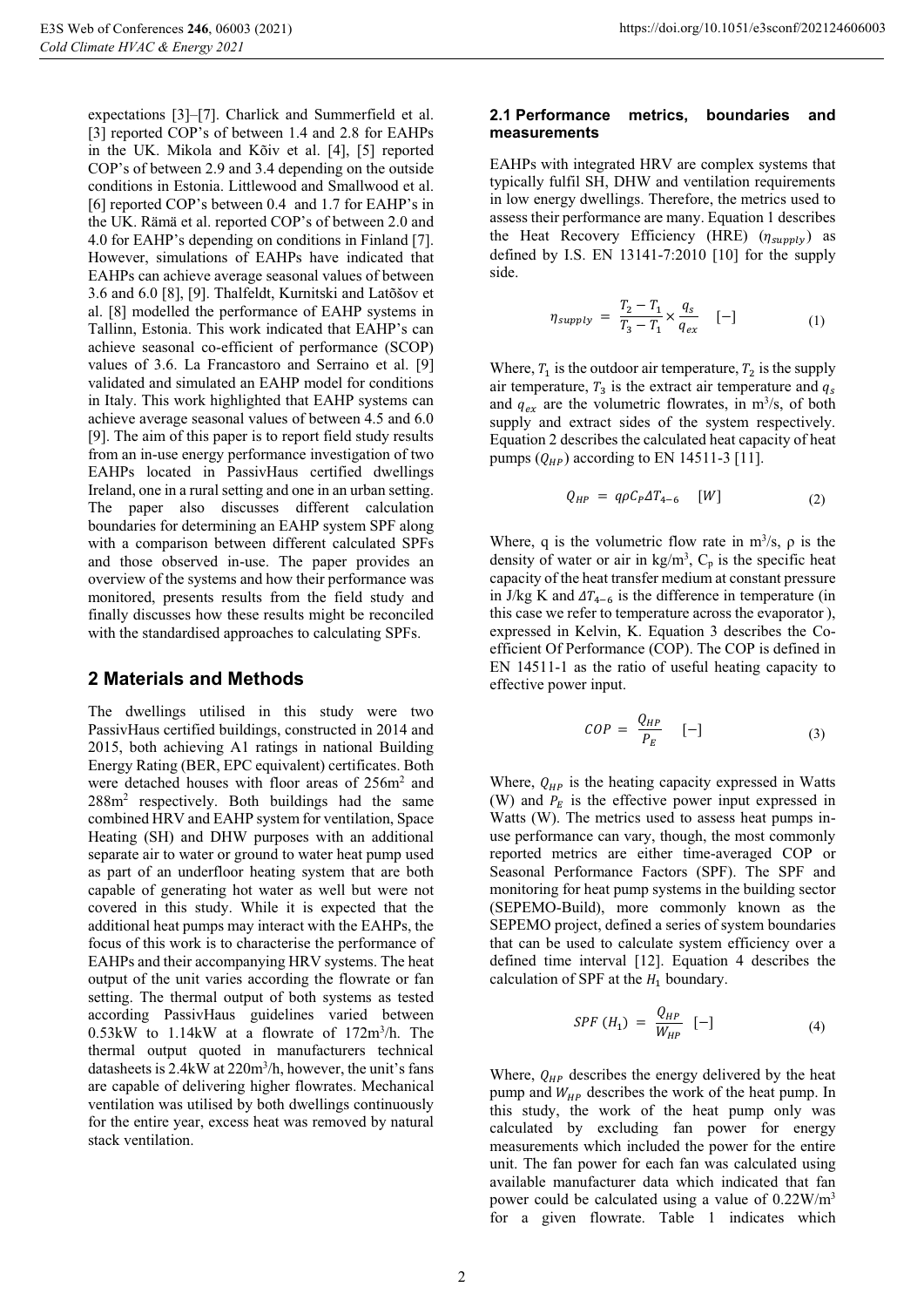components are typically included in SPF calculations, and how the heat output is considered. More recent work on the in-use performance of conventional air-to-water heat pumps (AWHPs) introduced another boundary which also includes the DHW tank losses (SPF -  $H_5$ ) [13]. The boundaries described in this paper are intended to be generally applicable. These are in many ways more relevant to typical AWHPs and are seldom reported for field studies of EAHPs as EAHPs were excluded from the SEPEMO projects field studies [12]. To reflect the performance of EAHPs it is important to consider different points in the system in a similar way to the SEPEMO methodology. Figure 1 below indicates the temperature measurement points for the EAHP

system in this study. As was mentioned previously, the manufacturers rated performance refers to EN 14511 [14] when quoting COPs for the air-to-air system and does so for the system as a whole, which includes the heat recovered by the HRV aspect of the system in SH mode only. As such, the difference in temperature used to determine the heat capacity of the system is calculated by the difference between inlet air temperature  $(T_1)$  and the supply air temperature  $(T_2)$  and is stated for different volumetric flowrates. In the absence of flow and return temperature measurements for the both inlet and outlet of the condensers, the temperature difference on the evaporator side is used to determine the heat output of the heat pump.



**Fig. 1.** Measurement locations for sensors at system level for each EAHP

Table 1. Comparison of in-use measurement boundaries from SEPEMO, this study (SPF-H<sub>3,ex</sub>) and relevant standards and standardised values used in Ireland (HX refers to 'heat exchanger')

| <b>Component or heat source</b>                                          | H<br><b>SPF</b> | <b>SPF</b>     | Ě<br>SPF           | $\mathbf{H}_{3,\mathrm{ex}}$<br>SPF | ਜ਼<br>SPF      | EN 1451        | 16147<br>EN | V9.0<br>PHPP | 3.2<br>DEA  |
|--------------------------------------------------------------------------|-----------------|----------------|--------------------|-------------------------------------|----------------|----------------|-------------|--------------|-------------|
| Compressor                                                               | $\mathbf X$     | $\mathbf x$    | $\mathbf x$        | $\mathbf X$                         | X              | X              | $\mathbf x$ | X            | $\mathbf X$ |
| Brine fan/pump                                                           |                 | $\mathbf x$    | $\mathbf x$        | X                                   | X              |                | $\mathbf x$ | X            | $\mathbf x$ |
| Back-up heater                                                           |                 |                | X                  | X                                   | X              |                | $\mathbf X$ | $\mathbf X$  | $\mathbf X$ |
| Buffer tank/pump                                                         |                 |                |                    |                                     | X              |                | X           |              | X           |
| SHW fans/pumps                                                           |                 |                |                    |                                     | X              |                | $\mathbf X$ |              | $\mathbf X$ |
| Heat on condenser side                                                   | $\mathbf{x}^1$  | $\mathbf{x}^1$ | $\mathbf{x}^1$     |                                     | $\mathbf{x}^1$ | $\mathbf{x}^1$ | $x^{1,2}$   |              | $x^{1,2}$   |
| $\Delta Q$ evaporator side $(\Delta T_{4-6})$                            | $x^{1,2}$       | $x^{1,2}$      | $\mathbf{x}^{1,2}$ | $x^2$                               |                | $x^2$          |             | $x^2$        |             |
| $\Delta Q$ inlet air and discharge air $(\Delta T_{1-6})$                |                 |                |                    |                                     |                |                |             | $x^2$        |             |
| Heat from HX $(\Delta T_{3-4})$                                          |                 |                |                    | $x^2$                               |                | $x^2$          |             |              |             |
| <sup>1</sup> Used in typical AWHPs in-use<br><sup>2</sup> Used for EAHPs |                 |                |                    |                                     |                |                |             |              |             |

In this study, we use the definitions described in Table 1 to reflect SPFs at different boundaries for EAHPs. By using the evaporator side of the system,  $\Delta T_{4-6}$ , we are presenting an energy performance based on the maximum transferable energy from the heat source for the EAHP and as such we do not account for any minor

inefficiencies within the refrigerant circuit of the EAHP between evaporator and condenser sides. AWHP performance standards like EN 14511 [14], EN 14825 [15] and EN 16147 [16] for SH and DHW typically use the condenser side of the system for calculations. Given the unique nature of combined HRV and EAHP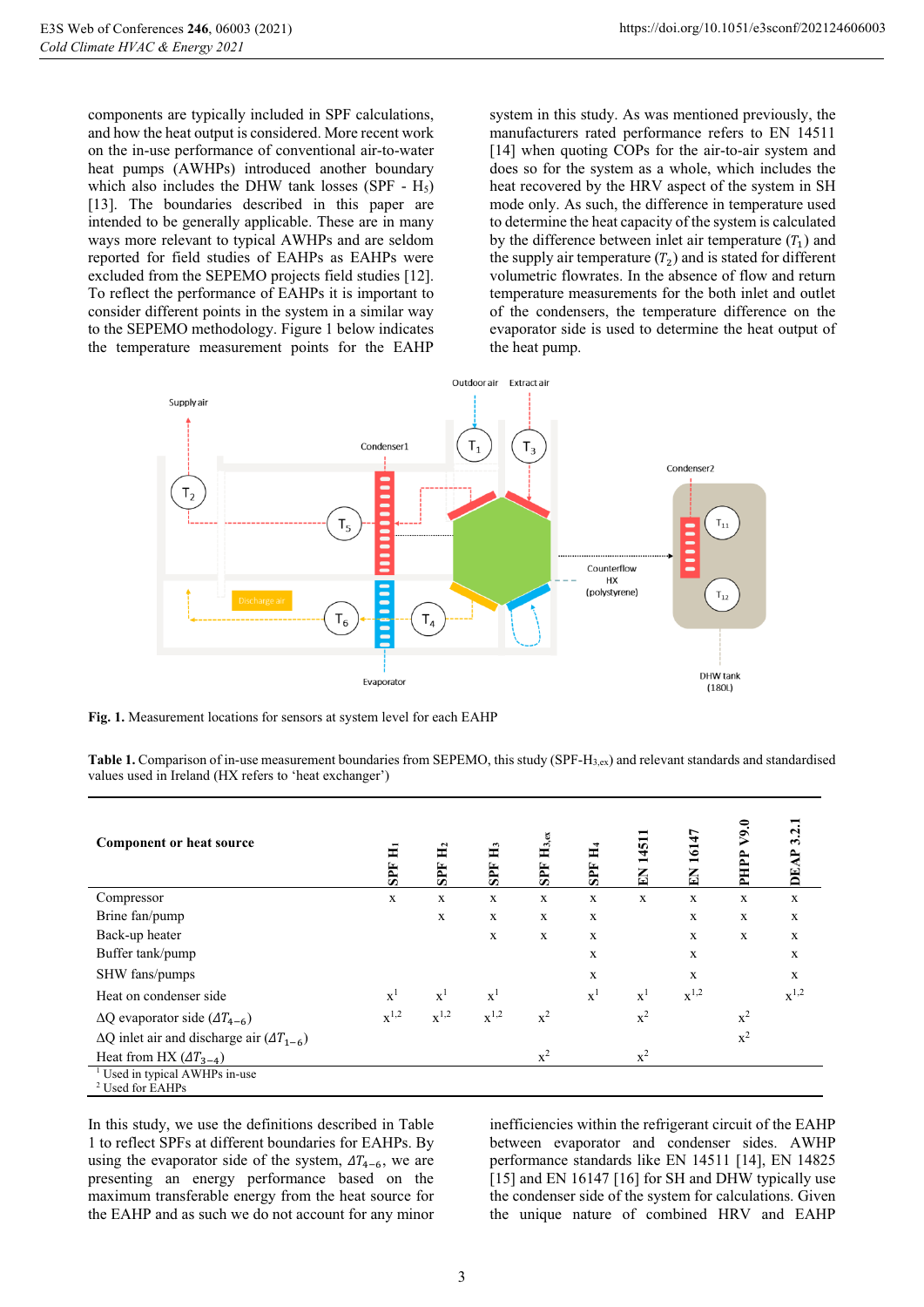systems, the PassivHaus Institute adopt a different approach for test data which includes the enthalpy across the evaporator and the enthalpy between the outside air and the discharge air in the system. Consideration could also be given to the standing heat losses from the DHW tank, however, they are excluded in this study. Empirical field measurements of outdoor airflow rates (inlet) and extract airflow rates (outlet) were conducted across the full range of operating fan speeds using a hot wire anemometer at locations analogous to  $T_1$  and  $T_3$  in Figure 1. The accuracy of the anemometer (TA 430) used for flow rate measurements was  $\pm 10\%$ , the duct at the measuring point had a diameter of 160mm for both systems. The results from these measurements can be found Appendix 1. Finally, the calculation of an SPF at a new boundary for EAHP is suggested in this study (SPF-  $H_{3,ex}$ ). SPFs are calculated only for periods when the exhaust air heat pump is activated, and excludes all other modes of operation. Only modes that are relevant to SH or DHW are considered, which make observations more comparable to other heat pumps or different systems. Data were obtained from three sources for each of the EAHP systems. The first source was data from the manufacturers integrated data logging system which gathered data on; operational modes, set-points, fan operational points and temperatures at various points in the system including in the DHW tank as is shown in

Figure 1. The second source of data for this study came from Efergy [17] energy monitors which were installed at the electrical board of each house. The third source of data for this study was data taken from the nearest national weather stations and was accessed from Met Éireann's website [18]. Measurements were conducted for a continuous period during 2020 between February and December. All instruments used for calculations in this study were sampled at a 1-minute interval. SPF and HRE values were subsequently calculated using a 1 minute dataset and then averaged over one-hour time intervals. All data statistical data processing and analysis was completed using R-Language [19].

## **3 Results and Discussion**

In order to calculate in-use SPF and HRE values, we mapped the times each different operating mode was active for each EAHP system. Overall, the heat pump is activated more in the urban location than in the rural location with each system in 'heat exchange mode only' for 84% and 77% of the monitoring period respectively. The heat pump was operated for 16% and 22% of the monitoring period for rural and urban locations respectively. The 'Bypass mode' was observed in the urban location only, during part of August (which represented 1% of the monitoring period.)

| <b>Source</b>             |                          | Rural                    |      |                          | Urban                    |      |
|---------------------------|--------------------------|--------------------------|------|--------------------------|--------------------------|------|
|                           | Min                      | Max                      | Mean | Min                      | Max                      | Mean |
| Measured                  | 75%                      | 99%                      | 92%  | 28%                      | 72%                      | 64%  |
| Manufacturer <sup>*</sup> | -                        | 94%                      | 88%  |                          | 94%                      | 88%  |
| PHPP                      | $\overline{\phantom{a}}$ | $\overline{\phantom{a}}$ | 78%  | $\overline{\phantom{a}}$ | $\overline{\phantom{a}}$ | 79%  |
| <b>DEAP</b>               | $\overline{\phantom{a}}$ | $\overline{\phantom{a}}$ | 84%  | $\overline{\phantom{a}}$ | $\overline{\phantom{a}}$ | 88%  |

**Table 2.** Calculated values of heat recovery efficiency (HRE) for both HRV sections of both EAHPs compared with standardised values. (Mean values have been indicated in bold)

**Table 3.** Calculated SPFs for both EAHPs during monitoring from February to December 2020 according to system boundary compared to manufacturer reported and standardised values. (Equiv. Boundary refers to the equivalent in-use boundary, bold indicates mean values)

|                        | Equiv.          | Rural |                          |      | Urban |     |      |
|------------------------|-----------------|-------|--------------------------|------|-------|-----|------|
| <b>Source</b>          | <b>Boundary</b> | Min   | Max                      | Mean | Min   | Max | Mean |
| $SPF - H_1$            |                 | 0.0   | 6.2                      | 2.6  | 0.1   | 6.4 | 3.8  |
| $SPF-H_3$              |                 | 0.1   | 3.1                      | 1.7  | 0.3   | 3.8 | 2.4  |
| $SPF-H_{3.ex}$         |                 | 2.3   | 5.1                      | 3.6  | 2.3   | 5.0 | 3.8  |
| Manufacturer $(DHW)^1$ | H4              |       | $\overline{\phantom{0}}$ | 2.2  |       |     | 2.2  |
| PHPP (DHW+SH)          | $H_{3,ex}$      |       | -                        | 2.4  |       |     | 2.0  |
| DEAP (DHW)             | $H_4$           |       | $\overline{\phantom{a}}$ | 2.1  |       |     | 2.1  |
| Manufacturer $(SH)^2$  |                 | 2.9   | 5.8                      | 4.6  | 1.7   | 5.7 | 4.0  |

Table 2 compares the in-use heat recovery efficiency of the EAHP units in both locations with values taken from the Passive House Planning Package (PHPP) energy

performance model (used by the building-system designers PHPP version 9.0 was used for rural location and version 9.3 was used for urban location). The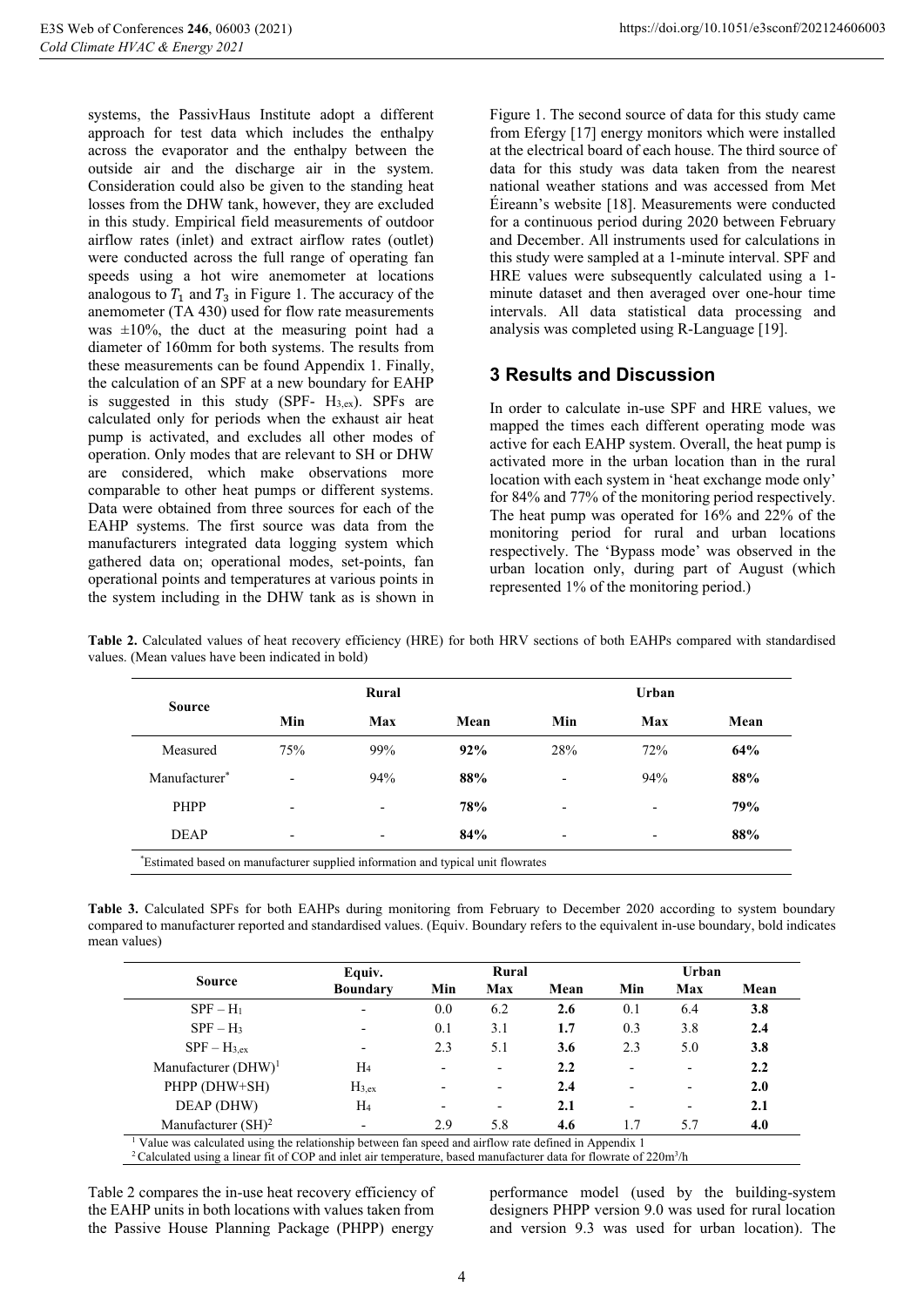calculated value from the Irish Asset Rating tool for Dwellings, the Dwelling Energy Assessment Procedure (DEAP) (version 3.2.1 was used for both), as well as manufacturer quoted values. Based on Table 2 we can see that there can be a variation in the HRE and that a static value is not representative of annualized performance. We can also see a variation between locations. The Urban system was found to underperform when compared both PHPP and DEAP, while the Rural system was found to outperform values from PHPP and DEAP. Depending on which standard we use for comparison the relative difference between measured values and standards was between 15% and 28%. Contrary to this, the same system in the Rural location was found to outperform standards by 4% to 14% in relative terms. The main cause for the large difference between standardised and measured HRE, is likely to be due to unbalanced flows. In a study of both centralised and decentralised systems Merzkirch et al. found that systems that are unbalanced can lead to decreased heat exchange efficiency [20]. Flows in the Rural location would appear to be more balanced. Table 3 provides a summary of the in-use performance of both EAHPs when the compressor was activated for the monitoring period considered. The results are again compared with derived values from the Manufacturer, PHPP's equivalent SPF and DEAP. As can be seen there are some clear differences between values reported in standards, which report different information at different boundaries. In DEAP, the renewable portion of EAHPs are considered only for the refrigeration capacity of the system [21], which excludes the heat recovered in the system. For DHW, the test results from EN 16147 (or an equivalent standard) are modified for Irish load profiles and for supplementary heat requirements to get water to 60°C, this method uses data

from the condenser side calculation. In PHPP, a more system level approach is taken, which allows for additional energy from the ventilation system.

Interestingly, from Table 3 it is observed that both DEAP and PHPP have similar values albeit at different boundaries. Table 3 and Figure 2 illustrate the challenge that exists in defining universally applicable EAHP boundaries. Depending on which boundary is applied different observations can be made. Minimum and maximum values reported at different boundaries are comparable with the work described earlier (SPF between 0.4 and 6.0). The average SPFs reported in this study would appear to be better correlated with the DHW values. However, it is suspected that while the mean values presented comprise of a small subset of 'SH mode' performance, the vast majority of the data appears to represent 'DHW mode'. Comparing in-use performance directly with SH mode will lead to an underperformance given the systems are in DHW mode primarily, while the small subset of SH mode performance data is also likely skewing the DHW mode comparison. Identifying these "modes" has proved challenging given the unavailability of modal data beyond 'heat pump mode' and 'Heat exchange only mode'. Further work is underway to resolve this. The types of buildings that are studied in this paper (A1 rated, Passive Houses) are designed to minimise heat demand and would appear to have a very low heat demand and thus the DHW load is much higher in proportion to the SH load. Despite this, Figure 2 indicates that depending on the boundary reported different performance values can be seen and thus differing comments on performance. The difficulty in analysing these systems is that while it is clear from technical datasheets that overall system level performance using the HRV can be impressive, only values for SH are quoted with any clarity. The average system level  $(H_{3,ex})$  SPF's in this study (3.6 to 3.8) are considerably higher than the work of Mikola et al. [4], [5] (mean system level COPs of 2.5, heat pump only 2.9 to 3.1) and are also higher than the work of Littlewood and Smallwood et al. [6] (Maximum values of 1.73).



**Fig. 2.** Scatterplots of SPF with respect to inlet temperature  $(T_1)$  for three different boundaries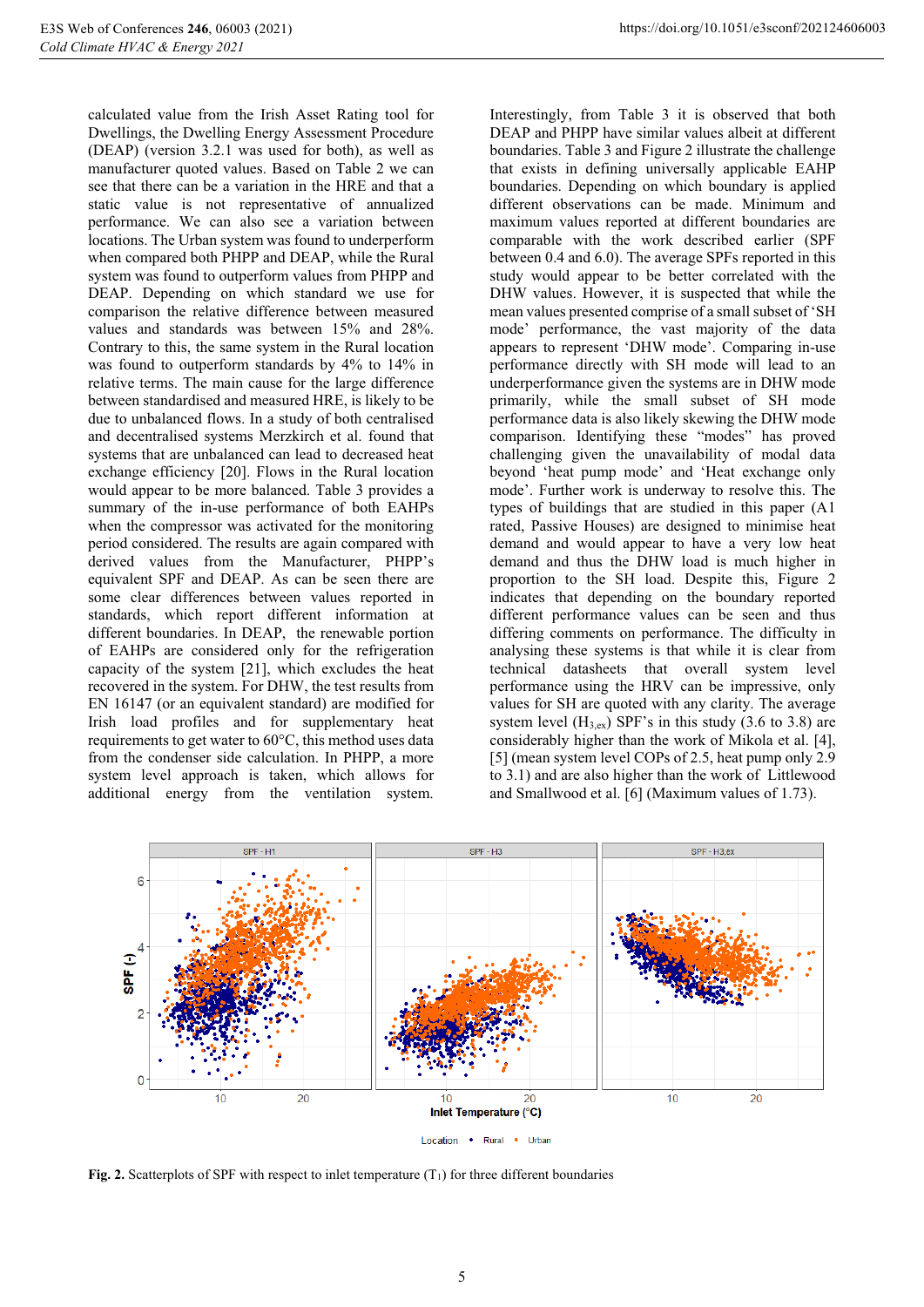

**Fig. 3.** Renewable status map for both systems (Status based on H<sub>3,ex</sub> boundary and limit of 2.88 [22] )

One of the possible reasons for differences between this study and others is that that the values reported in this study capture the maximum performance of the unit (evaporator side) and it is likely that the condenser side calculations for DHW could reduce useful heat exchange performance. Aside from this, the mean values reported may indicate overall performance, however, differences may be seen depending on external conditions. Figure 3 indicates the renewable status of both systems using a status map, where values greater than 2.88 are considered renewable [22], [23]. This figure indicates a challenge for these systems, especially in the context of DHW. The Rural system demonstrates good performance from a heat recovery perspective, however, for 12% of the time when the compressor is in operation it does not qualify as a renewable energy source. The Urban system performs better in this regard, where only 3% of the time that the compressor is activated the system is not providing renewable energy. However, when the renewable energy status is assessed using the  $H_3$  boundary, this results in both systems not being renewable for 84% to 99% of the hours when the compressor is activated. This challenge and difference in renewable status needs further consideration in standard evaluation methodologies. What is also evident is that systems need to be improved in order to guarantee consistent year-round performance at a renewable level. The lack of sub-modal information for each EAHP (i.e. DHW mode or SH mode) prohibits further insight at this time. However, work is currently underway to obtain this and will lead to more robust insight into the underlying cause of the overall underperformance with opportunities for optimising the systems and addressing these performance challenges.

## **Conclusions**

Heat recovery ventilation strategies that utilise exhaust air heat pumps to recover residual waste heat for use in SH and/or DHW generation are attractive solutions to the needs of low energy dwellings. While good intermittent performance is possible and

observable in practice, in-use studies have highlighted that they are, due to a range of operational factors, vulnerable to seasonally aggregated under performance when compared with theoretical expectations. In this study, the performance of two identical EAHPs systems in two different dwellings, was found to vary temporally and depend on reporting boundary. Differences between these boundaries make direct comparison difficult, however, average values suggested more work is needed to improve the DHW performance of both units. More research is needed on how to consistently deliver energy performance above the renewable energy thresholds for these systems. More work is also needed to determine which boundaries can be universally applied when measuring the in-use performance of these systems. Additionally, in a similar manner to the EU's adoption of realistic in-use performance figures for vehicles [24], there is possibly a need for a standardised in-use measurement protocol that can be used for HP systems indicating real use performance.

The authors of this paper would like to thank the occupants of each case study building for their participation. We would also like to acknowledge the contributions of the manufacturers in assisting with the installation of relevant equipment and for all phone consultations. This project was funded under the Sustainable Energy Authority of Irelands (SEAI) RD&D fund 2018 under grant number RDD/00309)

## **References**

- [1] EHPA, "EHPA Stats," 2020. http://www.stats.ehpa.org/hp\_sales/story\_sales/ (accessed Nov. 24, 2020).
- [2] M. J. Limb, "An Annotated Bibliography Heat Pumps for Ventilation Exhaust Air Heat Recovery," Coventry, 1996.
- [3] H. Charlick and I. Summerfield, "First year of monitoring of exhaust air heat pumps with underfloor heating," 2012. [Online]. Available: https://www.gov.uk/government/uploads/system/upl oads/attachment\_data/file/255764/first\_year\_monito ring\_report.pdf.
- [4] A. Mikola and T.-A. Kõiv, "The Efficiency Analysis of the Exhaust Air Heat Pump System,"